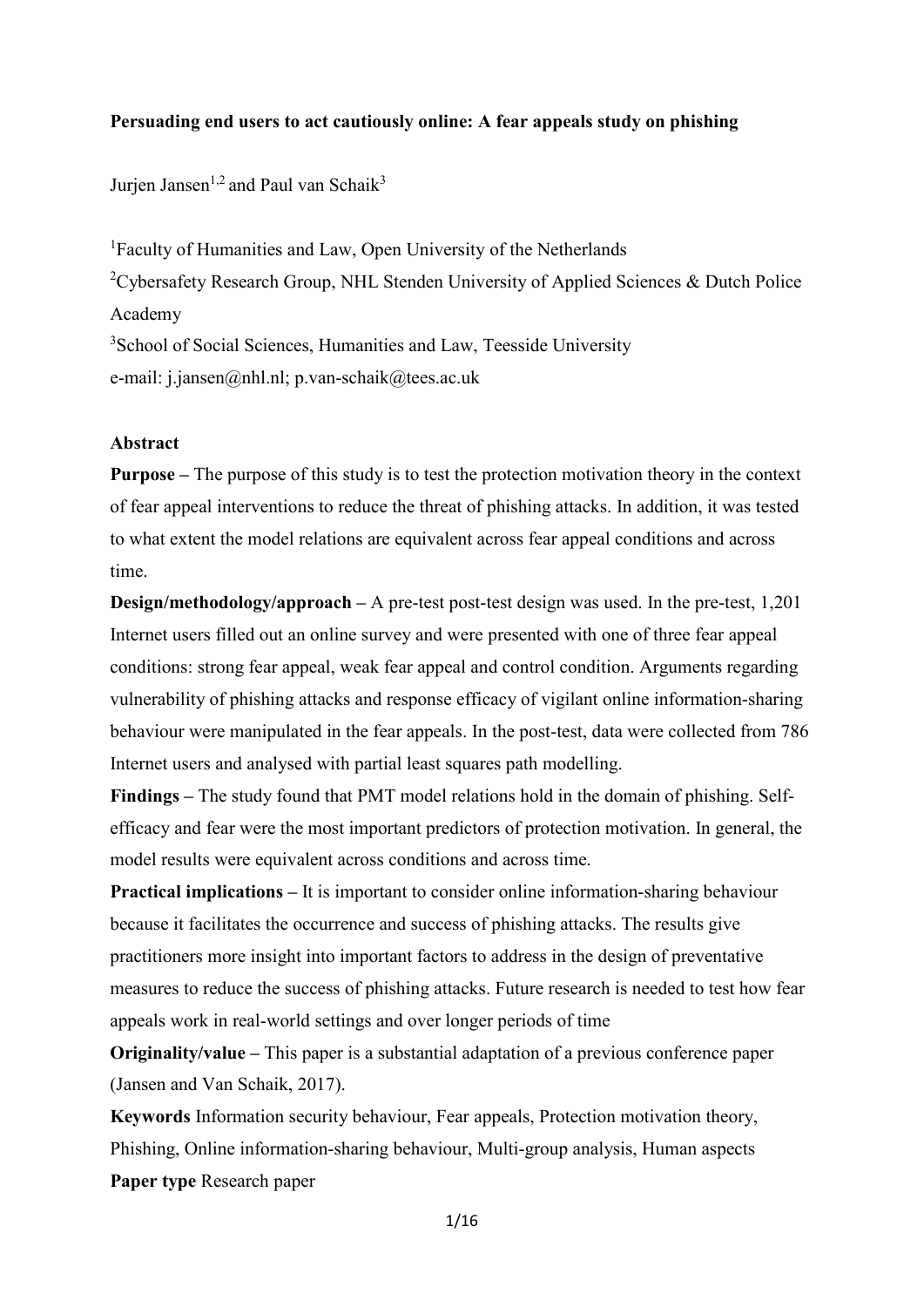#### **1. Introduction**

As more services are offered online and personal data are increasingly stored by digital means, people become more technology-dependent, but also more susceptible to security incidents (Furnell *et al.* 2007). Nonetheless, people play an important role in protecting themselves against such incidents, because they form a crucial link in the information security chain.

This study focusses on the protection against a specific online threat, namely phishing: the process of retrieving personal information using deception through impersonation (Lastdrager, 2014). Phishing is considered predominantly dangerous to Internet users (Arachchilage *et al.* 2016) and forms a world-wide problem (APWG, 2015) for different sectors, such as retail and banking.

Security education, training and awareness, and the implementation – and proper application – of precautionary online behaviour are critical in the protection against phishing attacks (Purkait, 2012). Although these efforts will not solve the phishing problem on its own (Alsharnouby *et al.* 2015), aware and vigilant Internet users who practice precautionary online behaviour are believed to better identify phishing attempts (Purkait, 2012). However, transforming the Internet population into an aware and vigilant audience is not easy, as it is not precisely known which interventions work best.

This study contributes to improving online security by investigating to what extent fear appeals can persuade Internet users to perform safe online behaviour and using protection motivation theory (Maddux and Rogers, 1983; Rogers, 1975) as its theoretical basis. Fear appeals are 'informative communication[s] about a threat to an individual's well-being' (Milne *et al.* 2000, p. 107) that also contain information to promote perceptions of efficacy. Attention to fear and fear appeals is currently lacking in the information security domain (Johnston *et al.* 2015), but gains in popularity (Wall and Buche, 2017).

We focus on one type of behavioural context: sharing or disclosing personal information online. Personal information includes personally identifying, financial and demographic information (Norberg *et al.* 2007). When people put their personal information online, it makes it easy for perpetrators to, for example, (spear) phish someone (Shillair *et al*. 2015). Rocha Flores *et al.* (2014) who conducted an experiment in an organizational setting demonstrated that when more target information was added to an attack, the likelihood of falling for that attack increased. Furthermore, phishing research has shown that for a scam to be effective, it is crucial that people provide their personal information, for instance, user credentials in response to the scam (e.g., Jansen and Leukfeldt, 2015). Thus, acting cautiously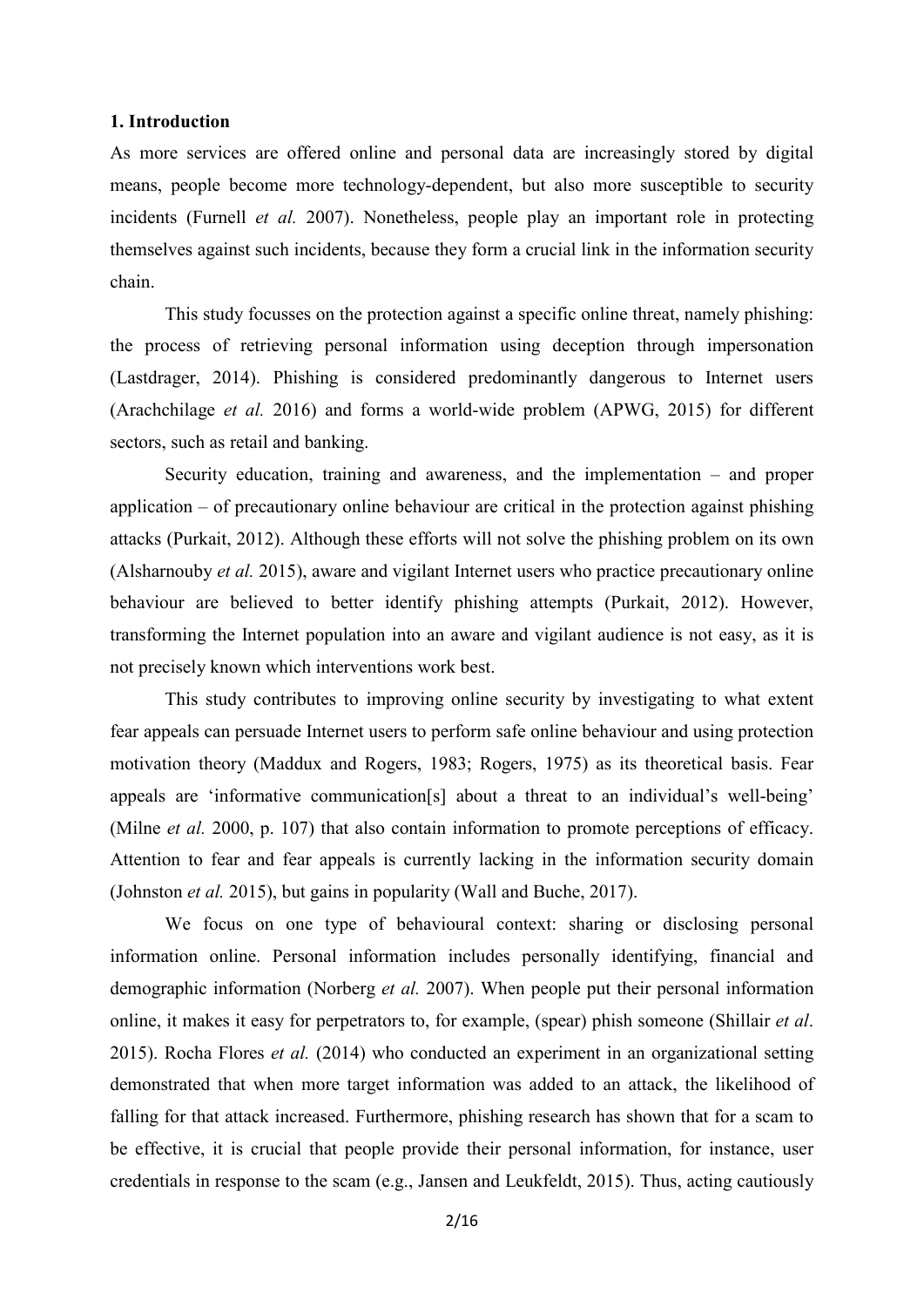regarding personal information-sharing online is essential to (a) protect oneself from being attacked by means of phishing and (b) prevent phishing attacks from succeeding.

This paper highlights the results of a pre-test post-test design using fear appeal manipulations. The main goal is to gain insight into the effects of fear appeal manipulations on Internet users' protection motivation. We do this by developing a research model and then testing this model. In addition, we test the model on different subgroups based on fear appeal manipulations, which is recommended to further differentiate the findings (Hair *et al.* 2014). In addition, we test whether there are differences in model results between pre-test and post-test data. In sum, our study addresses the following research questions.<sup>[1](#page-2-0)</sup>

Research Question 1: to what extent do end users share their personal information online? Research Question 2: to what extent do the PMT model relations hold in the domain of

phishing?

 $\overline{a}$ 

Research Question 3: to what extent are the model relations equivalent across fear appeal conditions?

Research Question 4: to what extent are the model relations equivalent across time?

#### **2. Background literature**

The purpose of protection motivation theory (henceforth PMT) is to clarify fear appeals, but it has also been used as a more general model to study decision-making under risk (Maddux and Rogers, 1983). PMT has been recently used in the information security domain and is considered to be a useful theory for predicting different types of precautionary behaviour (e.g., Jansen and Van Schaik, 2017).

PMT posits that intentions to perform precautionary behaviour (protection motivation) are initiated by the threat appraisal process: an evaluation of the perceived vulnerability and severity of a possible threat that is triggered by a fear appeal, in this case in relation to phishing. This is followed by the coping appraisal process, in which a particular response to mitigate or minimize the threat is evaluated, based on the perceived efficacy of this response, the perceived self-efficacy of executing or adopting the response and the costs that are associated with performing the coping response, in this case being vigilant towards sharing or disclosing personal information online.

<span id="page-2-0"></span><sup>&</sup>lt;sup>1</sup> The effects of fear appeal messages on PMT variables on T1 data are presented in Jansen and Van Schaik's (2017) work and on T2 data is the subjects of one of the authors' publication (currently under review).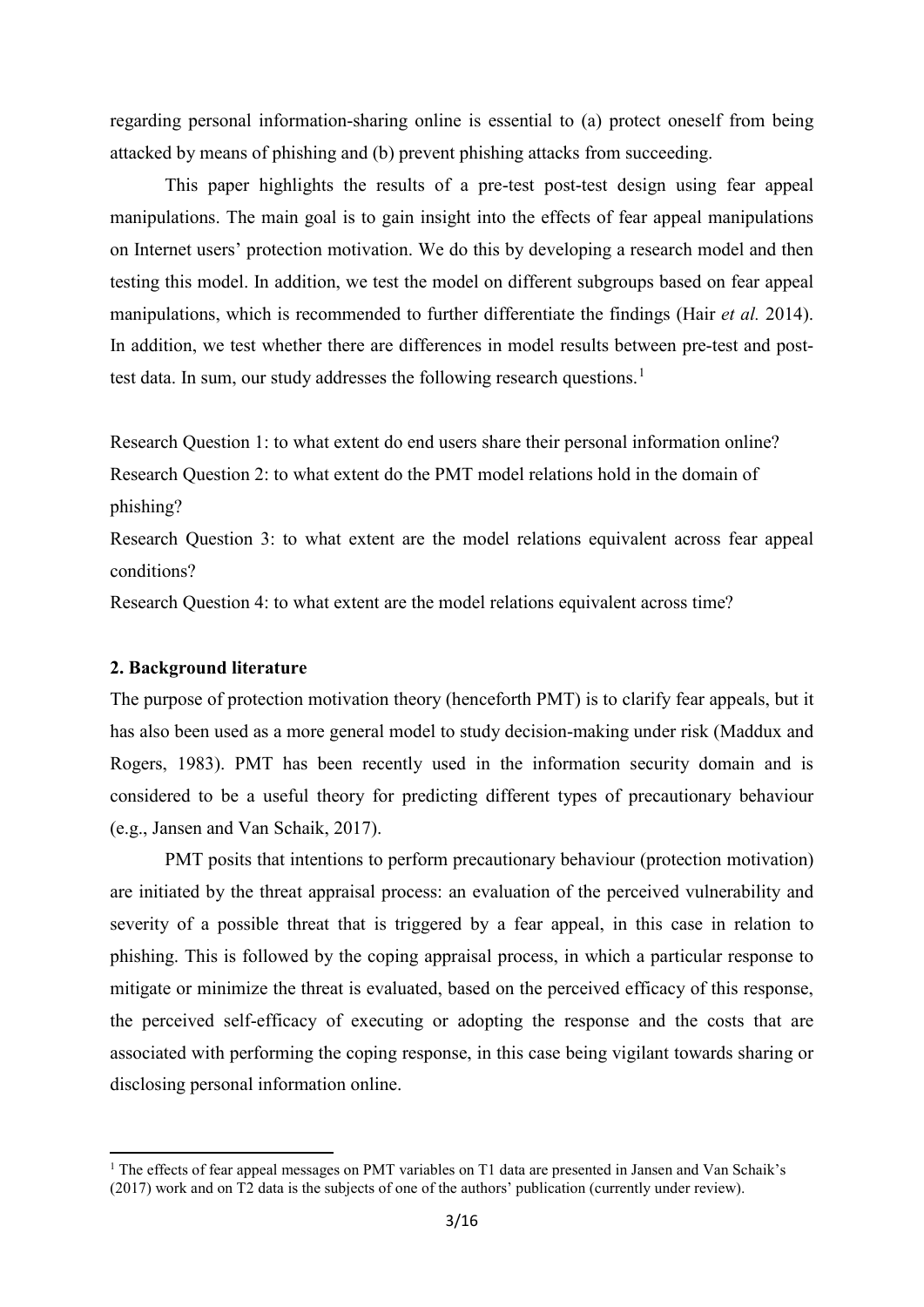Based on the notions above, the research model is presented in Figure 1. According to the model, protection motivation is a positive function of perceived vulnerability, perceived severity, fear, response efficacy and self-efficacy, and a negative function of response costs. Similarly, fear is a positive function of perceived vulnerability and perceived severity.

Insert Figure 1 about here.

Prior research shows that response efficacy and self-efficacy are the most influential predictors for precautionary online behaviour (e.g., Boehmer *et al.* 2015; Jansen and Van Schaik, 2017). This is also true in the health domain; in particular, the meta-analyses of PMT research by Floyd *et al.* (2000) and Milne *et al.* (2000) and the meta-analysis of fear appeal research by Witte and Allen (2000) demonstrate that the coping variables generally show stronger relations with adaptive behaviours than the threat variables do. However, besides increasing the perceived efficacy of a recommended response, raising perceived threat in a fear appeal is still important because threat appraisal initiates coping appraisal. Finally, Witte and Allen (2000) stress that fear appeals will only work when complemented by an equally strong efficacy message. Therefore, our fear appeals include efficacy information, which is elaborated in the next section.

### **3. Method**

Here we describe the methods used to answer the research questions. First, we discuss the survey questionnaire, procedure and participants. Second, we discuss the design of the fear appeals. Third, we discuss data analysis, validity and reliability of our measures.

### *3.1 Survey questionnaire and procedure*

This study used a pre-test post-test design. Thus, data were collected at two moments in time. The first measurement was conducted between February 28 and March 13 2017 (T1) and the second measurement between April 4 and April 21 2017 (T2).

A survey design was used to experimentally manipulate fear appeals. Sampling was done by an external recruitment service of online survey panels. Participants received panel points that can be used for discounts at Web shops and for donations to charities as compensation for their voluntary participation. The participants were randomly assigned to one of three experimental groups: an intervention using strong arguments (strong fear appeal), an intervention using weak arguments (weak fear appeal) and no intervention (control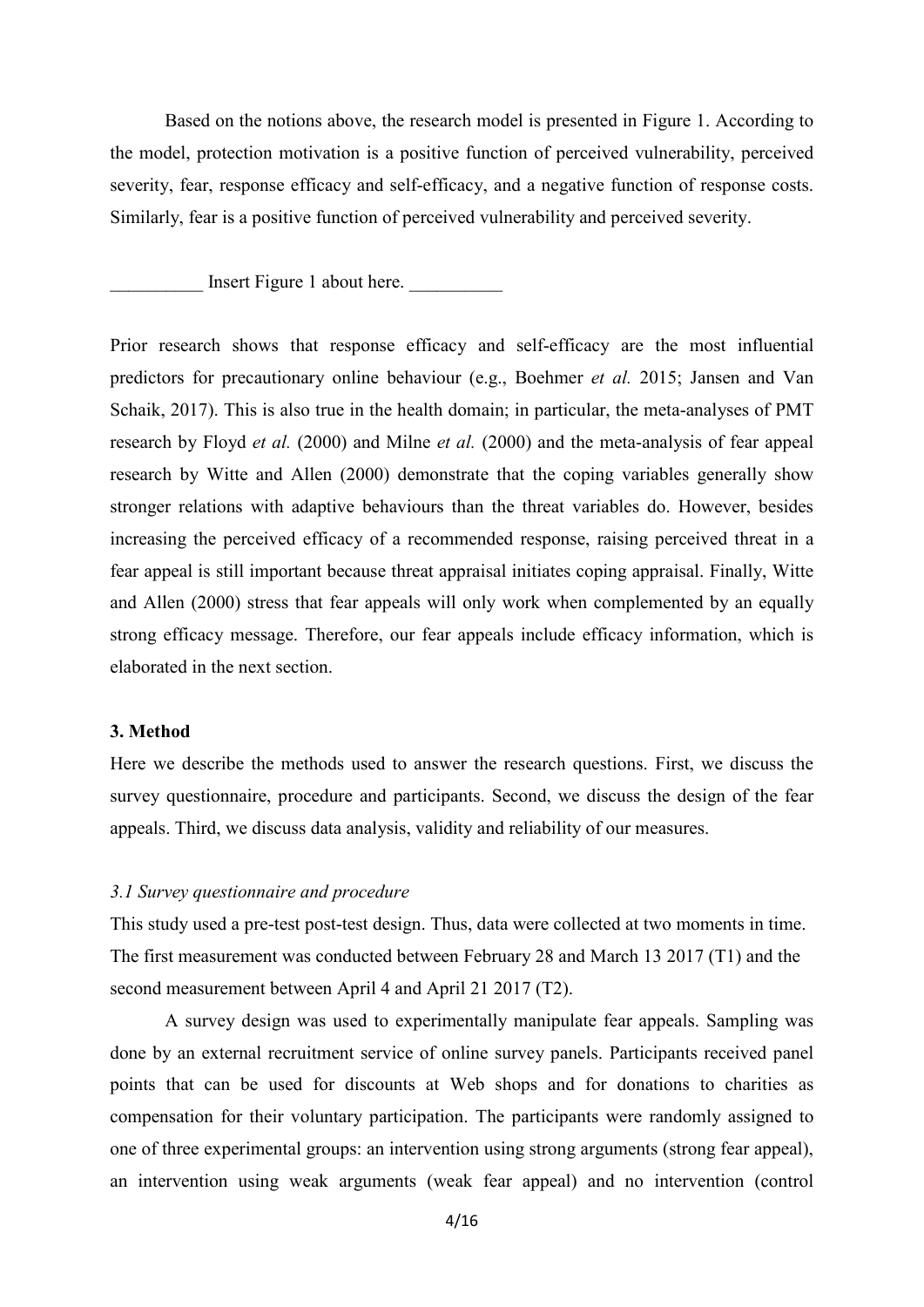condition). Stratified sampling was applied for group composition – controlling for gender and age – resulting in equivalent groups as demonstrated by the results form subsequent analysis of variance (ANOVA). Manipulations of argument strength are common in fear appeal intervention studies (Milne *et al.* 2000) and are expected to have an effective impact on message processing (Petty & Cacioppo, 1986). In information security studies, however, it is common to test one (or more) treatment(s) against no treatment (Johnston *et al.* 2015). We combine these two approaches.

The survey at T1 first requested from participants their demographic characteristics, to allow us to balance the quotas of the strata across the conditions. Next, participants answered questions regarding their Internet experience and online personal-information-sharing behaviour. This was followed by the fear appeal manipulation  $-$  a written text within the survey environment. One group read a strong fear appeal message, one group read a weak fear appeal message and a control group received no message.

Immediately after the message, participants filled out questions – on a 5-point Likert scale (1 [totally disagree] – 5 [totally agree]) – representing PMT's core variables. The questionnaire items were based on the works of Anderson and Agarwal (2010), Ifinedo (2012), Johnston *et al.* (2015), Milne *et al.* (2002), Ng *et al.* (2009) and Witte (1996). They were translated in Dutch and were presented in random order. The protection motivation questions and questions on previous online information sharing behaviour included a time frame of four weeks, since time is an important element of behaviour (Fishbein & Ajzen, 2010) and because the post-test (T2) took place four weeks after the pre-test (T1).

At T2, participants filled out a survey with the same PMT-items and their informationsharing behaviour in the past month. This was done to check whether the results are equivalent over time and to study whether participants' intentions stated at T1 had been acted upon over the last four weeks.<sup>[2](#page-4-0)</sup> The order of the items was changed at  $T2$  to counter possible memory effects.

### *3.2 Survey participants*

 $\overline{a}$ 

Data collection at T1 was conducted with 1,219 Dutch Internet users. After excluding 18 participants because of unsuitable responses, the net response was 1,201. The study at T2 was filled out by 880 Dutch Internet users. However, 94 participants were excluded, resulting in a

<span id="page-4-0"></span><sup>&</sup>lt;sup>2</sup> The results on subsequent behaviour are presented and discussed in one of the authors' other publications (currently under review).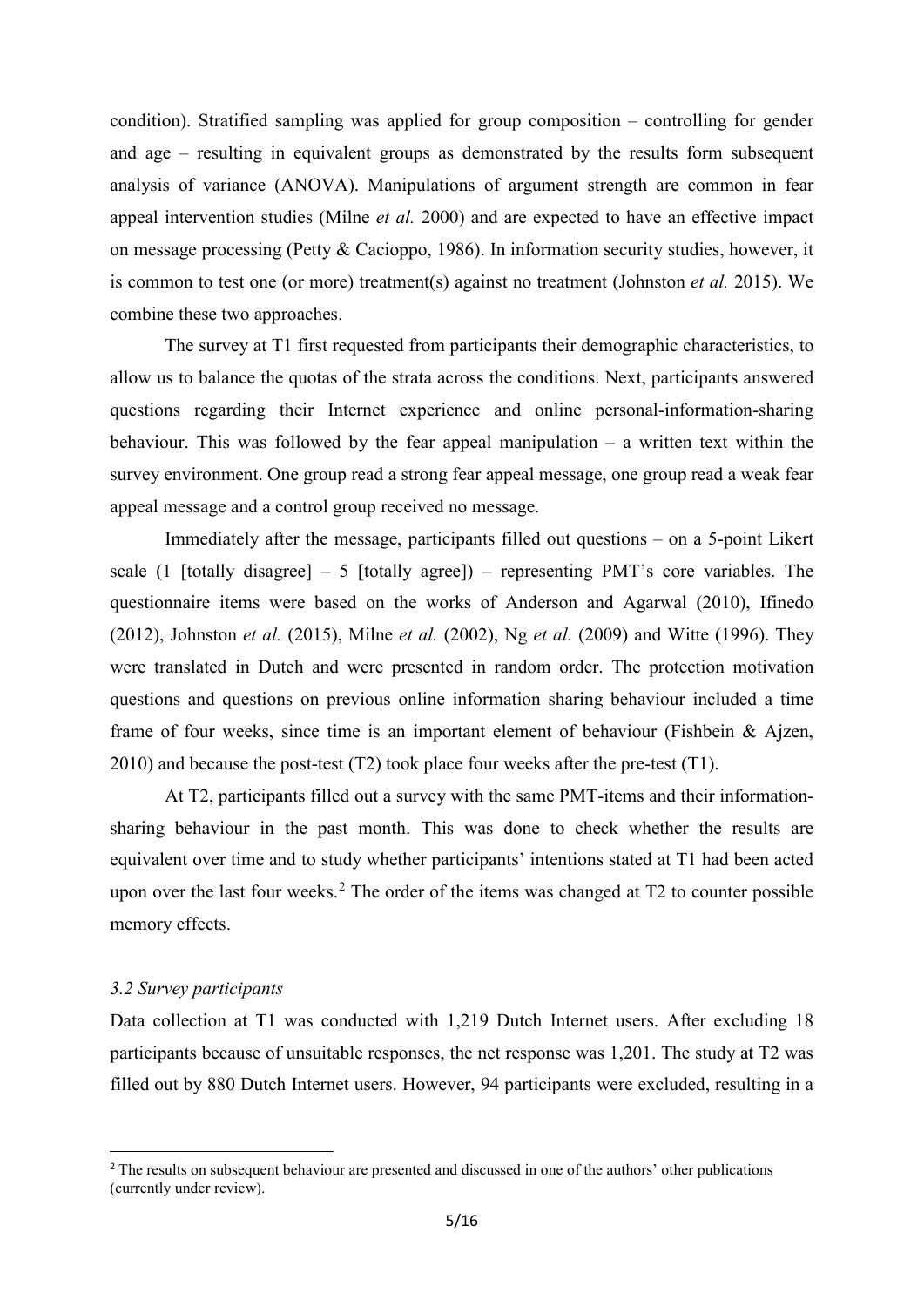net response of 786 and a net retention rate of 65%. The data analyses are based on the 786 participants who filled out the questionnaire on both occasions.

Of the 786 participants, 48.6% women and 51.4% men participated. The mean age of participants was 49.5 years (*SD* = 15.8) and the age range was 19-76 years. Their levels of education were low (14.0%), medium (33.5%) and high (52.5%). No significant differences were found for the demographic variables between the three measurement groups, at either T1 or T2.

#### *3.3 Fear appeal design*

Like most PMT studies, our study involved manipulating a written communication, targeting PMT-variables. Both the strong and weak fear appeal message included factual information on the vulnerability and severity of phishing attacks, appealing to threat appraisal. The combination of manipulated threat appraisal and coping appraisal variables showed the largest effect on outcomes in earlier studies (Sheeran *et al.* 2014). Therefore, our messages also contained information on how to mitigate phishing attacks by means of being vigilant when sharing personal information online (the suggested coping response). For coping appraisal, specific information was included appealing to response efficacy and self-efficacy.

In the strong fear appeal message, strong arguments were presented regarding perceived vulnerability, whereas the weak fear appeal message used weak arguments nuancing the chances to be victimized by a phishing attack. For coping appraisal, the primary focus was on arguments regarding response efficacy, because this variable showed strongest predictive ability in previous research. The strong fear appeal used strong arguments framing the response as being very effective, that is not sharing personal information online will lead to not being attacked by phishing and any phishing attack that may happen not being successful. In contrast, the weak fear appeal used weak arguments downgrading the level of efficacy. The manipulations are based on results from the work of Bursztein *et al.* (2014) and Kloosterman  $(2015).$ <sup>[3](#page-5-0)</sup>

### *3.4 Data analysis, validity and reliability*

 $\overline{a}$ 

Partial least squares path modelling (henceforth PLS), using SmartPLS 2.0 (Ringle *et al.*  2005), was used to test the research model and to emphasize differences in model results between the three conditions and the two time points. After the removal of one protection

<span id="page-5-0"></span><sup>&</sup>lt;sup>3</sup> The pilot testing of fear appeal messages is the subject of one of the authors' publication (currently under review). Detailed information about the fear appeals and measures are available from the authors upon request.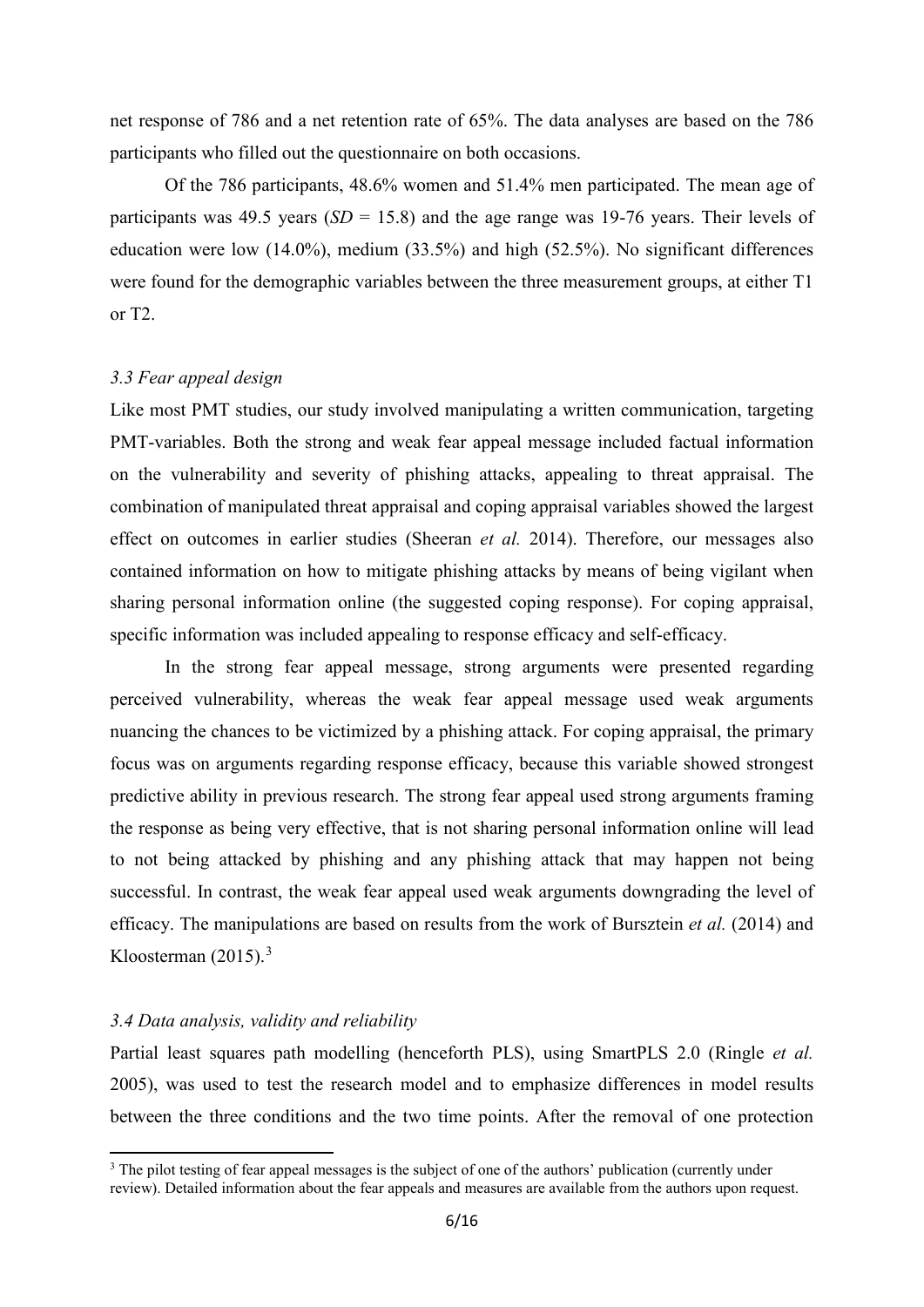motivation item (PM3) with a high cross-loading, the measurement model with T1 data had a simple factor structure, and good composite reliability, convergent validity and discriminant validity. Subsequent analysis using SPSS showed no signs for multi-collinearity issues. The same goes for the measurement model with T2 data, except that in this case another protection motivation item (PM4) and a response cost item (RC2) needed to be removed. Detailed information about the measurement models are available from the authors upon request.

We used a standard bootstrapping procedure  $(N = 5,000)$  to test the significance of the structural models' parameters (Henseler *et al.* 2009). After testing the overall structural models for each experiment condition, we compared differences between the conditions using *t*-tests (two-tailed). These were calculated in Excel using Hair *et al.*'s formula<sup>[4](#page-6-0)</sup>, because SmartPLS 2.0 does not execute PLS multi-group analysis (Hair *et al*. 2014).

# **4. Results**

<u>.</u>

We first analyse the participants' Internet and online information sharing behaviour. Next, the general PLS results are discussed. This is followed by the results from the multi-group analysis.

#### **4.1 Internet and online information-sharing behaviour**

Participants made use of the following six online services  $(T1, N = 1,201)$ : e-mail (99.8%); online banking (96.7%); buying products on online marketplaces and/or Web shops (93.7%); instant messaging (e.g., WhatsApp and Facebook Messenger) (87.1%); social media (e.g., Facebook, Instagram and LinkedIn) (84.4%); and selling products on online marketplaces and/or Web shops (57.8%).

According to Table 1, most participants indicated to have shared their e-mail address (82.4%) and home address (58.5%) online in the previous year. This is followed by having shared their bank account number (38.8%) and citizen service number (18.5%). Log-in credentials (4.5%) and PIN codes and/or security codes (1.7%) were shared the least in the previous year.<sup>[5](#page-6-1)</sup> With the exception of citizen service number, over fifty per cent of those who had shared their personal information online in the previous year, also indicated to have done so in the previous month. In total, 180 participants (15.5%) indicated that they had not shared

<span id="page-6-0"></span><sup>4</sup> Retrieved from https://www.pls-sem.net/downloads/1st-edition-a-primer-on-pls-sem/

<span id="page-6-1"></span><sup>&</sup>lt;sup>5</sup> Note that the percentages may differ when adding up those presented in the Table 1 because of rounding mechanisms.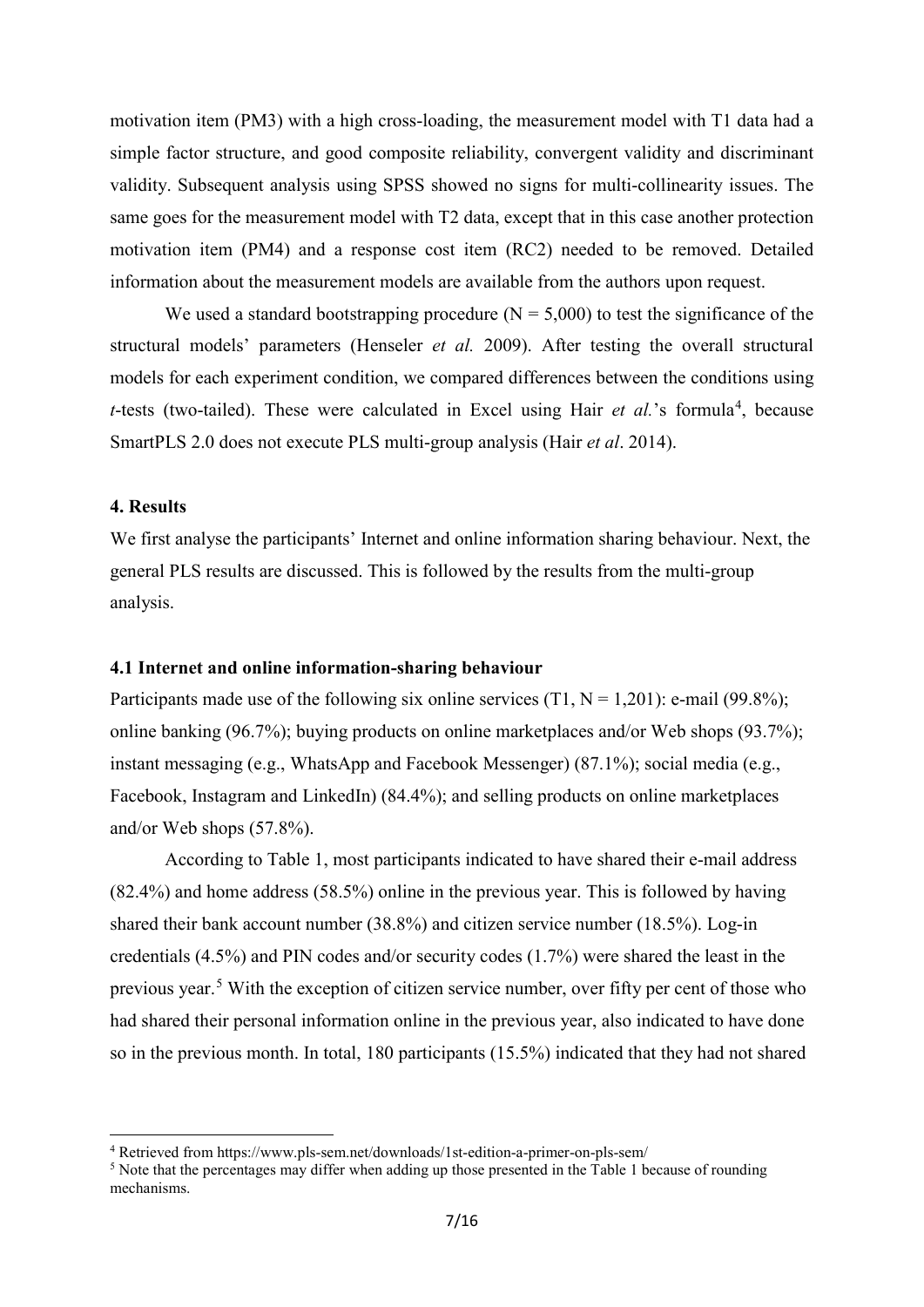any of the requested information online in the previous year, rising to 411 (34.2%) in the previous month.

Insert Table 1 about here.

According to Table 2, participants shared their personal information online in different ways. E-mail, Web shops, websites and instant messaging were mentioned most frequently. In terms of active information-sharing, participants used both familiar and unfamiliar locations. Familiar locations were more used often in applications for communications, whereas unfamiliar locations were more often used concerning Web shops and websites.

Insert Table 2 about here.

### **4.2 PMT model**

The structural models using all the data of T1 and T2 – using PLS – are presented in Table 3. A substantial amount of variance in protection motivation was explained at both measurements ( $R^2 \approx 60\%$ ). The amount of variance explained in fear was considerable, with 35% at T1 and 47% at T2.

Insert Table 3 about here.

Most of the coping variables are significant and in the expected direction predicting protection motivation, with the exception of response costs at T1. Threat variables were of less direct influence on protection motivation, with the exception of perceived severity at T1. However, fear – together with self-efficacy – was a strong predictor of protection motivation. In addition, perceived vulnerability and perceived severity were significant predictors of fear in both T1 and T2.

### **4.3 Multi-group analysis**

<u>.</u>

The structural models of the three conditions are presented in Table  $4.6$  $4.6$  A substantial amount of variance in protection motivation was explained in all three conditions ( $R^2 \approx 60\%$ ). The

<span id="page-7-0"></span><sup>&</sup>lt;sup>6</sup> Note that these results are calculated using the data of participants that participated both at T1 and T2 (N = 786). The PLS results of all participants who participated at T1 ( $N = 1,201$ ) are presented in the work of Jansen and Van Schaik (2017).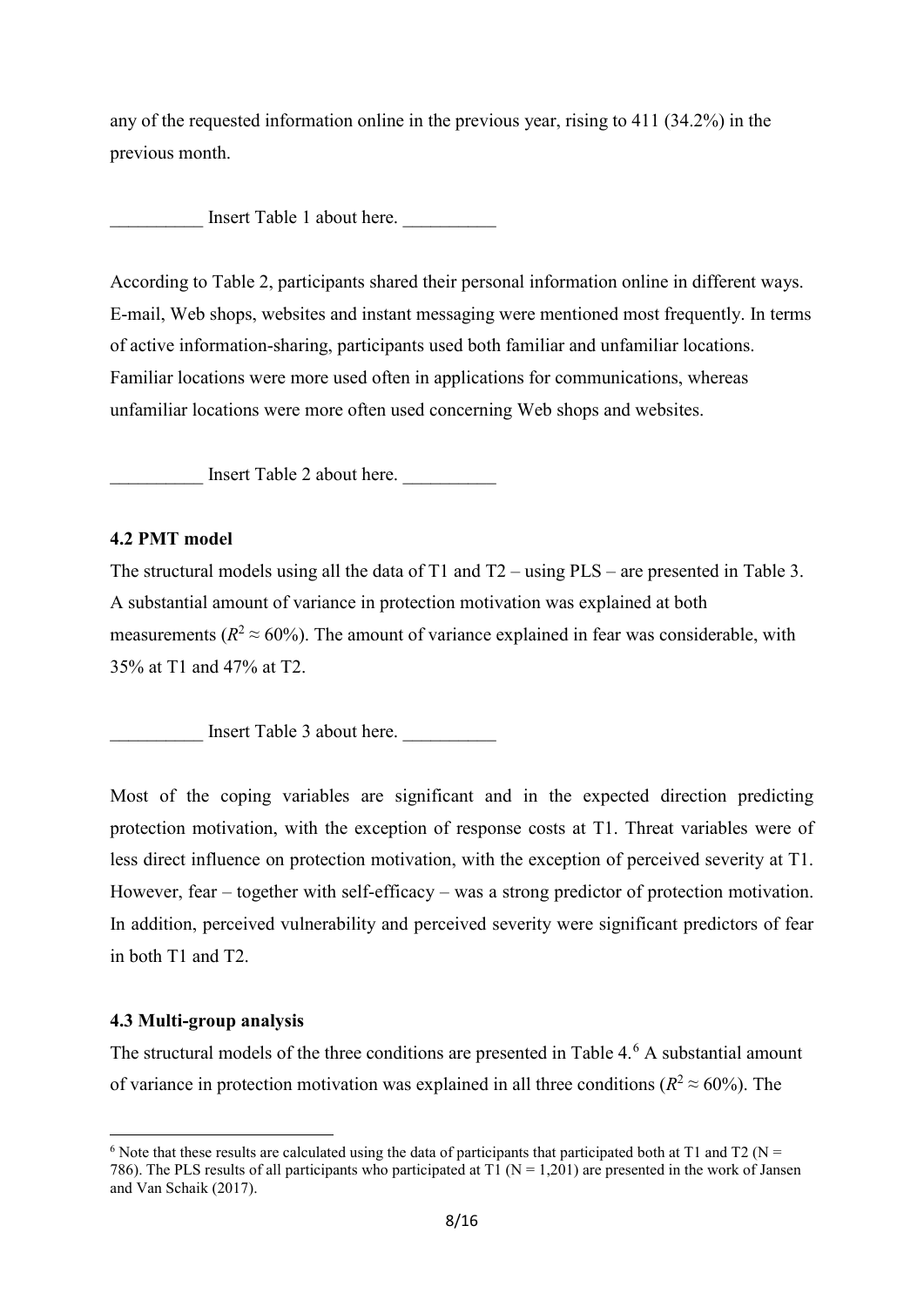amount of variance explained in fear was considerable, with 42% for the weak fear appeal condition and quite similar for the strong fear appeal and control conditions ( $R^2 \approx 35\%$ ).

Insert Table 4 about here.

First, the results show that self-efficacy and fear were significant predictors of protection motivation in all conditions, with self-efficacy being the strongest. Second, perceived vulnerability and response cost were not a significant predictor of protection motivation in any of the three conditions. Third, response efficacy was a significant predictor of protection motivation in the weak fear appeal condition and perceived severity was significant in the control condition. Fourth, perceived vulnerability and perceived severity were significant predictors of fear in all conditions.

 The equality of model parameters between different groups is tested with Hair *et al.*'s formula, specifically for strong fear appeal, weak fear appeal and control condition (see Table 5). Only one significant difference arose, i.e., the relation between perceived vulnerability and fear was stronger in the weak fear appeal condition compared with the strong fear appeal condition.

Insert Table 5 about here.

We were also interested in whether the model relations are equivalent across time. Therefore, we now present the structural models of the three conditions as measured at T2 using the same procedure as for T1, see Table 6. The amount of variance explained in protection motivation was again substantial, with 52% for the strong fear appeal condition and quite similar for the weak fear appeal and control conditions ( $R^2 \approx 60\%$ ). A considerable amount of variance in fear was explained once more in all three conditions  $(R^2 \approx 47\%)$ .

Insert Table 6 about here.

The results from T2 are quite similar to those from T1. First, the results show that selfefficacy and fear were significant predictors of protection motivation in all conditions, with self-efficacy being the strongest. Second, perceived vulnerability, perceived severity and response cost were not a significant predictor of protection motivation in any of the three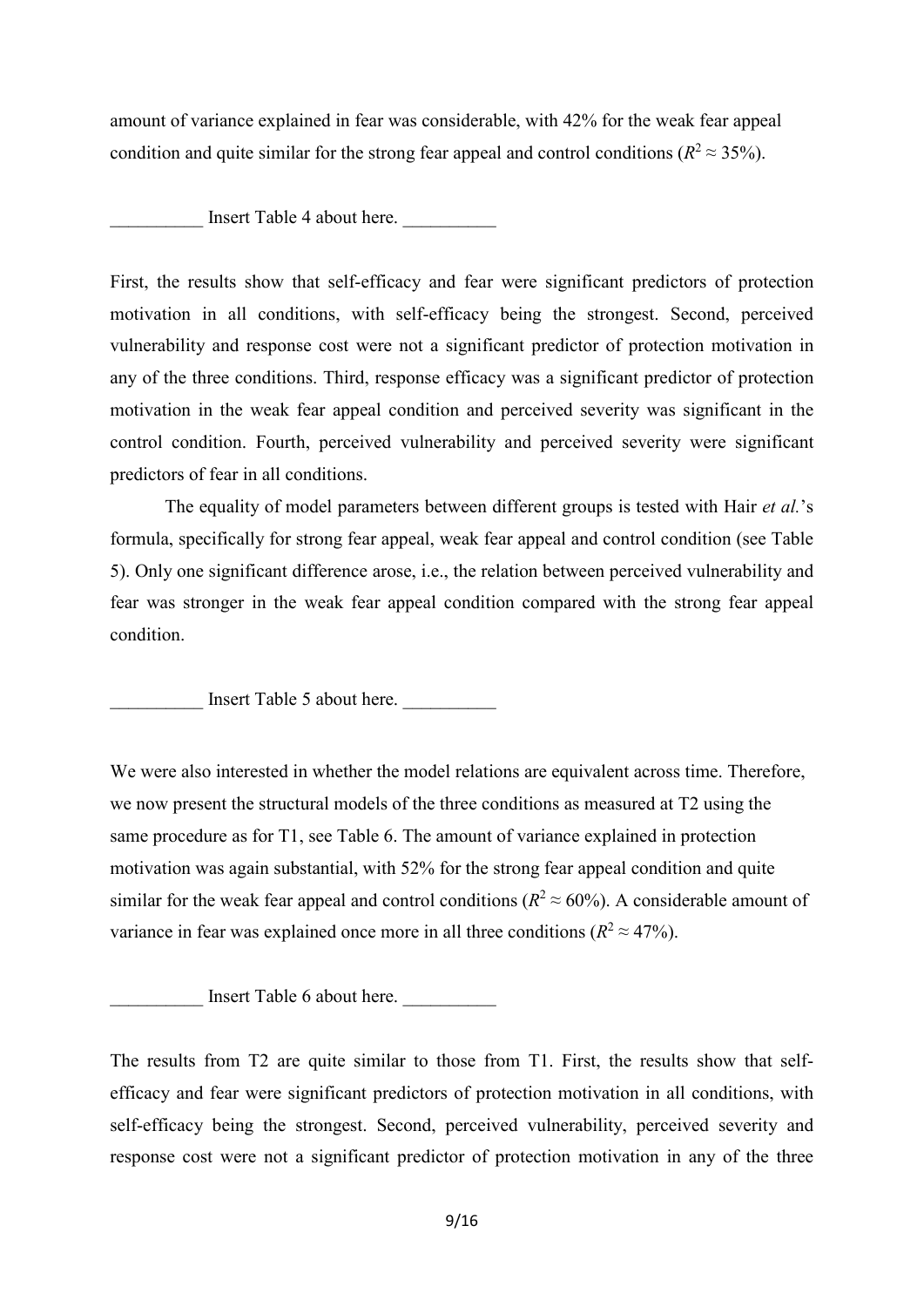conditions. Third, response efficacy was a significant predictor of protection motivation in the control condition. Fourth, perceived vulnerability and perceived severity were significant predictors of fear in all conditions.

The equality of model parameters between the different measures is again tested with Hair *et al.*'s formula (T1 versus T2), see Table 7. Two significant differences were observed in the strong fear appeal condition. The effect of perceived vulnerability on fear was stronger at T2 than at T1, which also goes for the effect of fear on protection motivation. One marginally significant difference was found in the control condition. The effect of fear on protection motivation was stronger at T2 than at T1.

Insert Table 7 about here.

# **5. Limitations**

Because our study took place within participants' social context, we created a realistic setting in which Internet users read the fear appeal and answered questions about their cognitions and behavioural intentions. However, this means that we could not control for the effect of other messages related to safe online practices which were not part of intervention, but which participants may have encountered in their day-to-day use of the Internet. To rule out potential threats to internal validity but also external validity, future studies could adopt more variants of fear appeal manipulations.

 Another limitation can be found in the number of participants who responded at T2. Although we managed to obtain a net retention rate of 65%, we, consequently, missed the responses of 35% at T2. This might have affected the outcomes to some extent. Furthermore, it is unclear how the fear appeals would have worked in real-world situations (Wall and Buche, 2017). In addition, future studies could also take into account messenger and message factors, that might influence the persuasive effect of fear appeals.

Both a strength and a weakness of the current study is that it focussed on one type of behaviour, as precautionary online behaviour (against phishing) consists of a range of behaviours (Crossler *et al.* 2017). The strength is related to the fact that predictors of one type of behaviour might not influence another type of behaviour (Blythe *et al.* 2015). Therefore, we now have a better understanding of what motivates end users to perform specific individual behaviour. A weakness is that it does not represent precautionary online behaviour as a whole. Rather it studies a type of precautionary behaviour in isolation, possibly hindering the theoretical development of the overall structure of preventing phishing (Posey *et al.*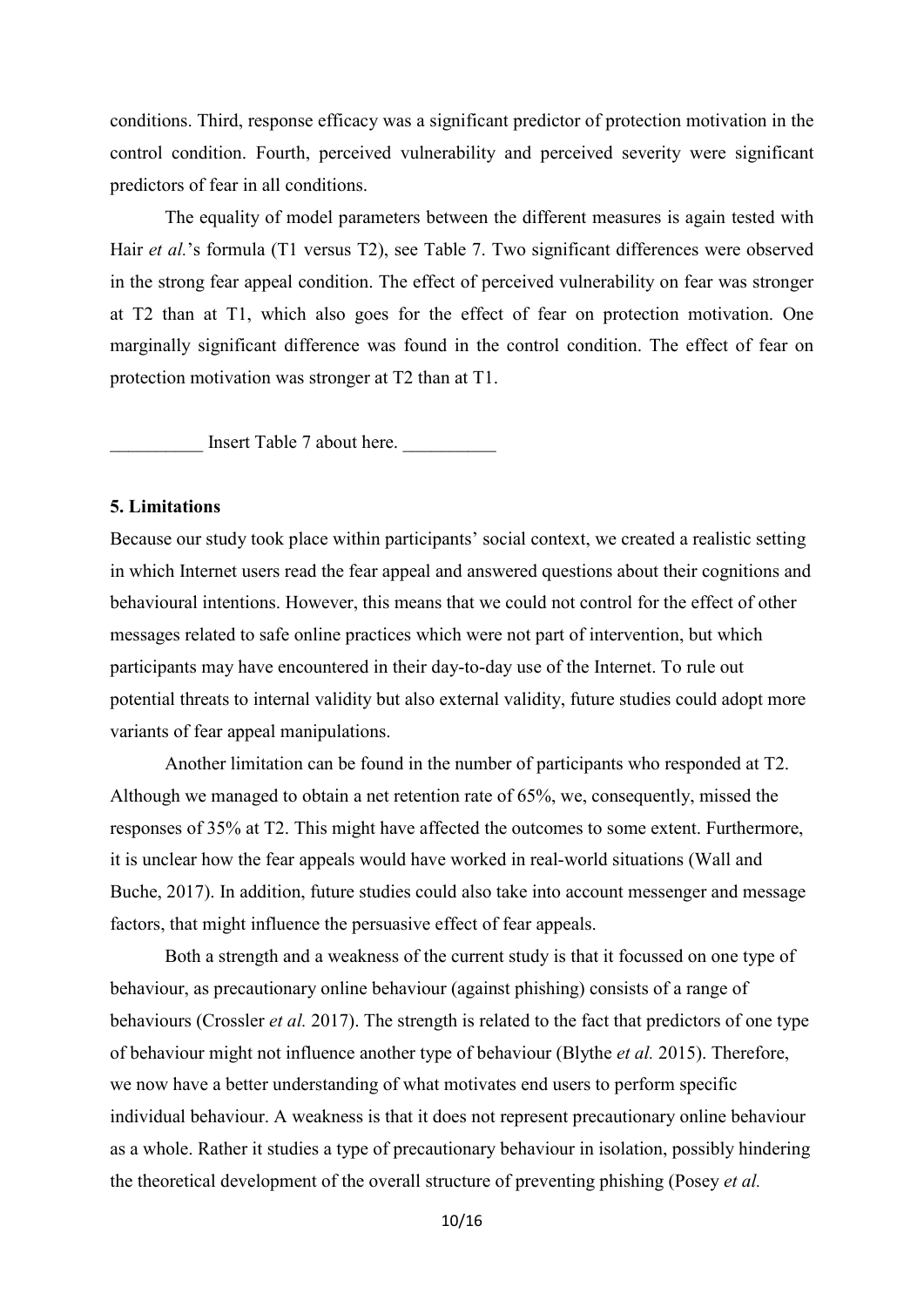2015). We did, for example, not focus on recognizing phishing e-mails or phishing websites. Indeed, phishing is a problem that cannot be solved by a single solution at one level (Purkait, 2012). On the other hand, recent research continues to demonstrate that identifying phishing attempts is an extremely difficult task for Internet users (Alsharnouby *et al.* 2015). An important point of discussion for behavioural-information security researchers is whether research on precautionary online behaviour should focus on a single behaviour or on multiple behaviours. Crossler *et al.* (2017) strongly advise to focus on multiple behaviours concurrently; however, this may make the research designs exceedingly demanding for research participants.

### **6. Conclusions and discussion**

In response to Research Question 1 (To what extent do end users share their personal information online?), our results from T1 show that the participants often shared their personal information online. This primarily goes for address details, which is unsurprising since people need to find each other this way, especially on the Internet. More sensitive data are shared to a lesser extent, that is bank account numbers and citizen service numbers. Again, these are often necessary for instance to buy products or to make use of governmental services. However, it also became clear that respondents share log-in credentials (4.4%) and PIN codes or security codes (1.8%). These results indicate that a number of participants engage in potentially harmful online behaviour. This is also true for participants who share their personal information with unfamiliar (and potentially untrustworthy) sources, which commonly occurred.

In response to Research Question 2 (To what extent do the PMT model relations hold in the domain of phishing?), from the overall PLS analyses we observed that self-efficacy was the most important predictor for protection motivation, which is a common finding in PMTstudies. Thus, the more a person believes he or she is able of carrying out the measure, the more likely protection motivation is (e.g., Ifinedo, 2012; Jansen and Van Schaik, 2016). Response efficacy, also often found to be a significant important predictor, impacted protection motivation to a lesser extent. Hence, a significant effect of response efficacy on protection motivation was only visible in the weak fear appeal condition; although the multigroup analysis did not indicate that there were significant differences between the three conditions for this predictor. Response cost was not a significant predictor of protection motivation at T1. Thus, it seems that the participants' protection motivation is not influenced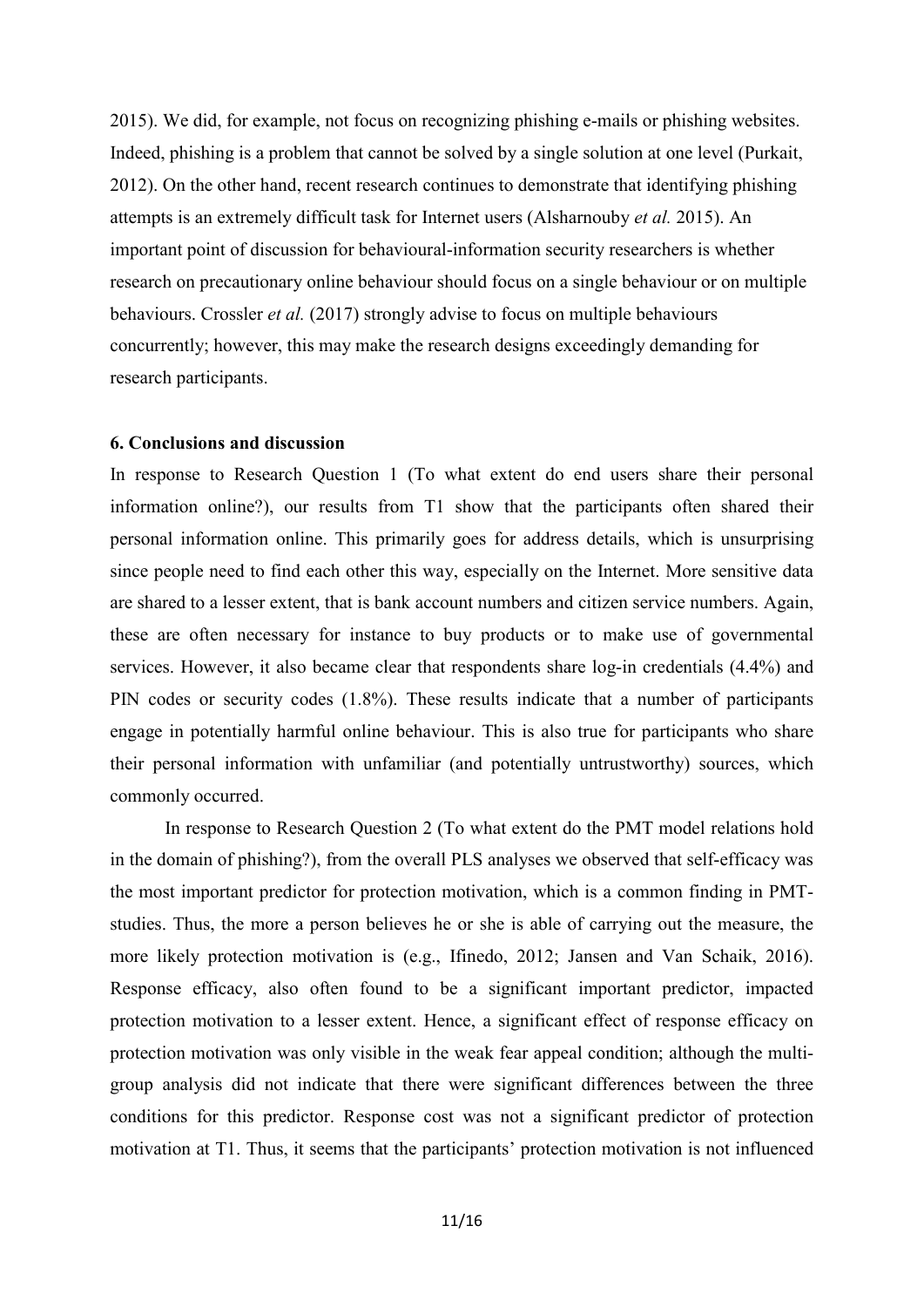perceived costs over and above the influence of other PMT variables. This can also be explained by the fact that response costs were not addressed in the fear appeals.

Next to self-efficacy, fear had the second greatest effect on protection motivation. However, the threat variables had almost no influence on protection motivation, except for perceived severity at T1. This could possibly be explained by threat variables having both a positive and negative relation with protection motivation, depending on the responses already taken against a particular threat (Milne *et al.* 2000). Nevertheless, besides increasing the perceived efficacy of a recommended response, raising perceived threat in a fear appeal is still important because threat appraisal initiates coping appraisal (Floyd *et al.* 2000) and because it appeals to personal relevance, which is important for communications on information security (Johnston *et al.* 2015).

In response to Research Question 3 (To what extent are the model relations equivalent across fear appeal conditions?), we found one significant difference between the conditions. In particular, the significant relation between perceived vulnerability and fear was stronger in the weak fear appeal condition compared with the strong fear appeal condition. Therefore, generally the model relations were equivalent across conditions.

In response to Research Question 4 (To what extent are the model relations equivalent across time?), we observed three significant differences. Two of these occurred in the strong fear appeal condition. The significant effects of perceived vulnerability on fear and of fear on protection motivation were stronger at T2 than at T1. The other difference was observed in the control condition, where the significant effect of perceived vulnerability on fear was stronger at T2 than at T1. Therefore, the model relations were mostly equivalent and otherwise increased in strength.

In sum, we established that potentially unsafe information-sharing behaviours occur to varying degrees. It is important to consider addressing these behaviours because they facilitate the occurrence and success of phishing attacks. We also established, now in the domain of phishing, the power of specific PMT-variables to predict protection motivation (in particular, self-efficacy and fear), that were previously found to be influential in information security studies as well is in other domains. It is important to consider these predictors in designing security education, training and awareness campaigns to reduce the number of successful of phishing attacks.

In conclusion, future studies should take into consideration the longitudinal aspect regarding the effect of interventions. We found that the model relations were mostly equivalent over time and otherwise increased in strength in a month's time. However,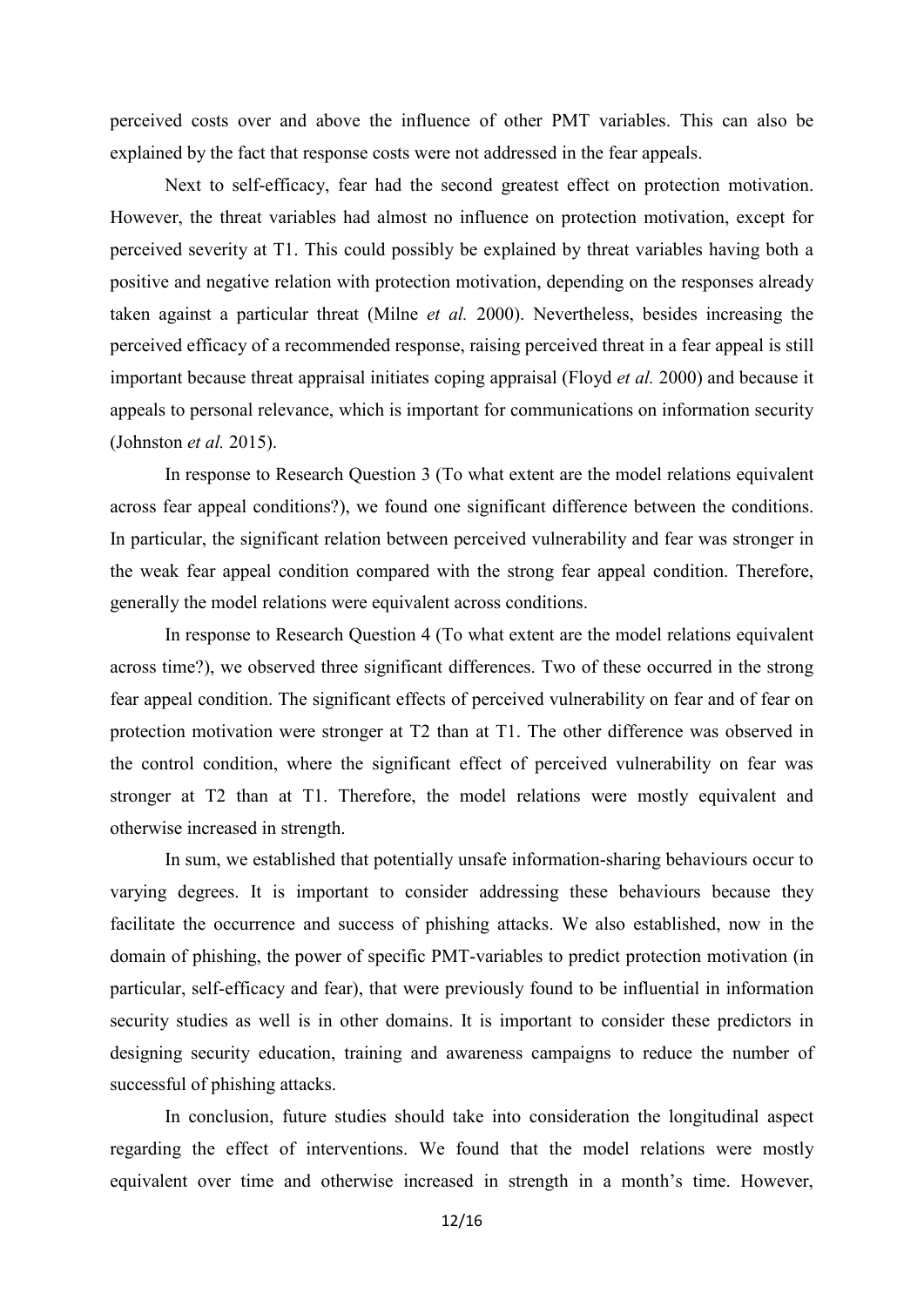research indicates that such effects may wane over time (e.g., Bullée, 2017). It is important for behavioural information security researchers to examine how such effects evolve over time, for instance, over a six or twelve month period and, most likely, how and how frequent interventions should be applied in such a way that Internet users are maintaining high levels of alertness, while not becoming too annoyed by it.

# **Acknowledgements**

This study is part of the Dutch Research Program on Safety and Security of Online Banking. This program is funded by the Dutch banking sector (represented by the Dutch Banking Association), the Police Academy and the Dutch National Police. The funders primarily took on a facilitating role in the entire research process and occasionally provided feedback on written materials, such as the questionnaire and the manuscript.

# **References**

- Alsharnouby, M., Alaca, F. and Chiasson, S. (2015), "Why phishing still works: User strategies for combating phishing attacks", *International Journal of Human-Computer Studies*, Vol. 82, pp. 69–82.
- Anderson, C.L. and Agarwal, R. (2010), "Practicing safe computing: A multimethod empirical examination of home computer user security behavioral intentions", *MIS Quarterly*, Vol. 34, No. 3, pp. 613–643.
- APWG (2015), "Phishing activity trends report: 4th quarter 2014". Retrieved from http://docs.apwg.org/reports/apwg\_trends\_report\_q4\_2014.pdf.
- Arachchilage, N.A.G., Love, S. and Beznosov, K. (2016), "Phishing threat avoidance behaviour: An empirical investigation", *Computers in Human Behavior*, Vol. 60, pp. 185– 197.
- Blythe, J.M., Coventry, L. and Little, L. (2015), "Unpacking security policy compliance: The motivators and barriers of employees' security behaviors", in *Proceedings of the 11th Symposium on Usable Privacy and Security*, pp. 103–122.
- Boehmer, J., LaRose, R., Rifon, N., Alhabash, S. and Cotten, S. (2015), "Determinants of online safety behaviour: Towards an intervention strategy for college students", *Behaviour & Information Technology*, Vol. 10, No. 34, pp. 1022–1035.
- Bullée, J.-W. (2017) "Experimental social engineering: Investigation and prevention", University of Twente (PhD thesis), Enschede.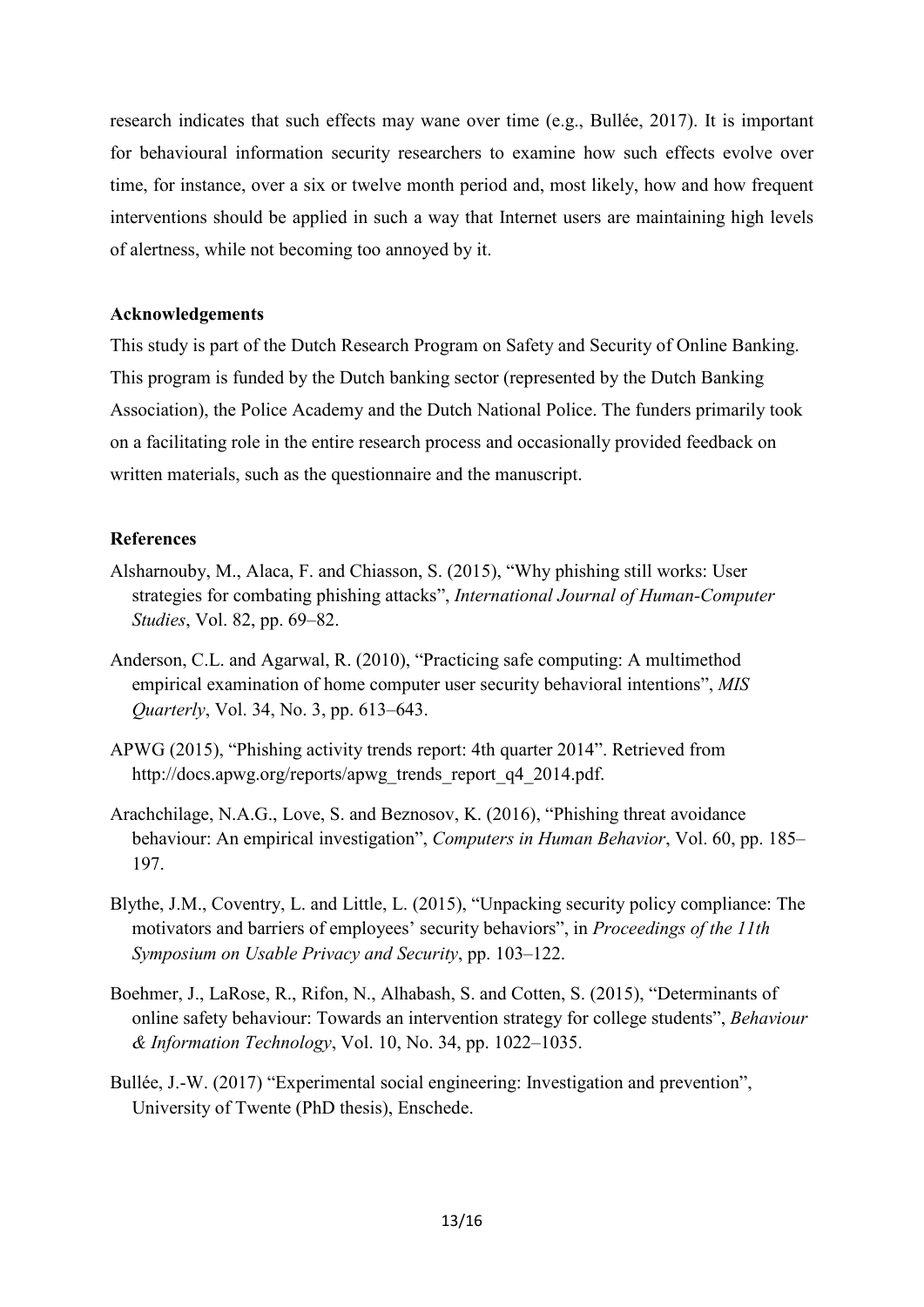- Bursztein, E., Benko, B., Margolis, D., Pietraszek, T., Archer, A., Aquino, A., Pitsillidis, A. & Savage, S. (2014), "Handcrafted fraud and extortion: Manual account hijacking in the wild", in *Proceedings of the 2014 Internet Measurement Conference,* pp. 347–358.
- Crossler, R.E., Bélanger, F. and Ormond, D. (2017), "The quest for complete security: An empirical analysis of users' multi-layered protection from security threats", *Information Systems Frontiers*, pp. 1–15.
- Fishbein, M. and Ajzen, I. (2010), "Predicting and changing behavior: The reasoned action approach", Taylor & Francis, New York.
- Floyd, D.L., Prentice-Dunn, S. and Rogers, R.W. (2000), "A meta-analysis of research on protection motivation theory", *Journal of Applied Social Psychology*, Vol. 30, No. 2, pp. 407–429.
- Furnell, S.M., Bryant, P. and Phippen, A.D. (2007), "Assessing the security perceptions of personal Internet users", *Computers & Security*, Vol. 26, No. 5, pp. 410–417.
- Hair, J.F., Hult, G.T.M., Ringle, C.M. and Sarstedt, M. (2014), "A primer on partial least squares structural equation modeling (PLS-SEM)", SAGE Publications, Los Angeles.
- Henseler, J., Ringle, C.M. and Sinkovics, R.R. (2009), "The use of partial least squares path modeling in international marketing", in Sinkovics, R.R. (Ed.) Advances in International Marketing, Vol. 20, pp. 277–320, ISBN: 978-1-84855-468-9.
- Ifinedo, P. (2012), "Understanding information systems security policy compliance: An integration of the theory of planned behavior and the protection motivation theory", *Computers & Security*, Vol. 31, No. 1, pp. 83–95.
- Jansen, J. and Leukfeldt, R. (2015), "How people help fraudsters steal their money: An analysis of 600 online banking fraud cases", in *Proceedings of the 2015 Workshop on Socio-Technical Aspects in Security and Trust*, pp. 24–31.
- Jansen, J. and van Schaik, P. (2017), "Comparing three models to explain precautionary online behavioural intentions", *Information & Computer Security*, Vol. 25, No. 2, pp. 165– 180.
- Johnston, A.C., Warkentin, M. and Siponen, M.T. (2015), "An enhanced fear appeal rhetorical framework: Leveraging threats to the human asset through sanctioning rhetoric.", *MIS Quarterly*, Vol. 39, No. 1, pp. 113–134.
- Kloosterman, R. (2015), "Slachtofferschap cybercrime en internetgebruik" [Cybercrime victimization and Internet use], Statistics Netherlands, The Hague.
- Lastdrager, E.E. (2014), "Achieving a consensual definition of phishing based on a systematic review of the literature", *Crime Science*, Vol. 3, No. 1, pp. 1–10.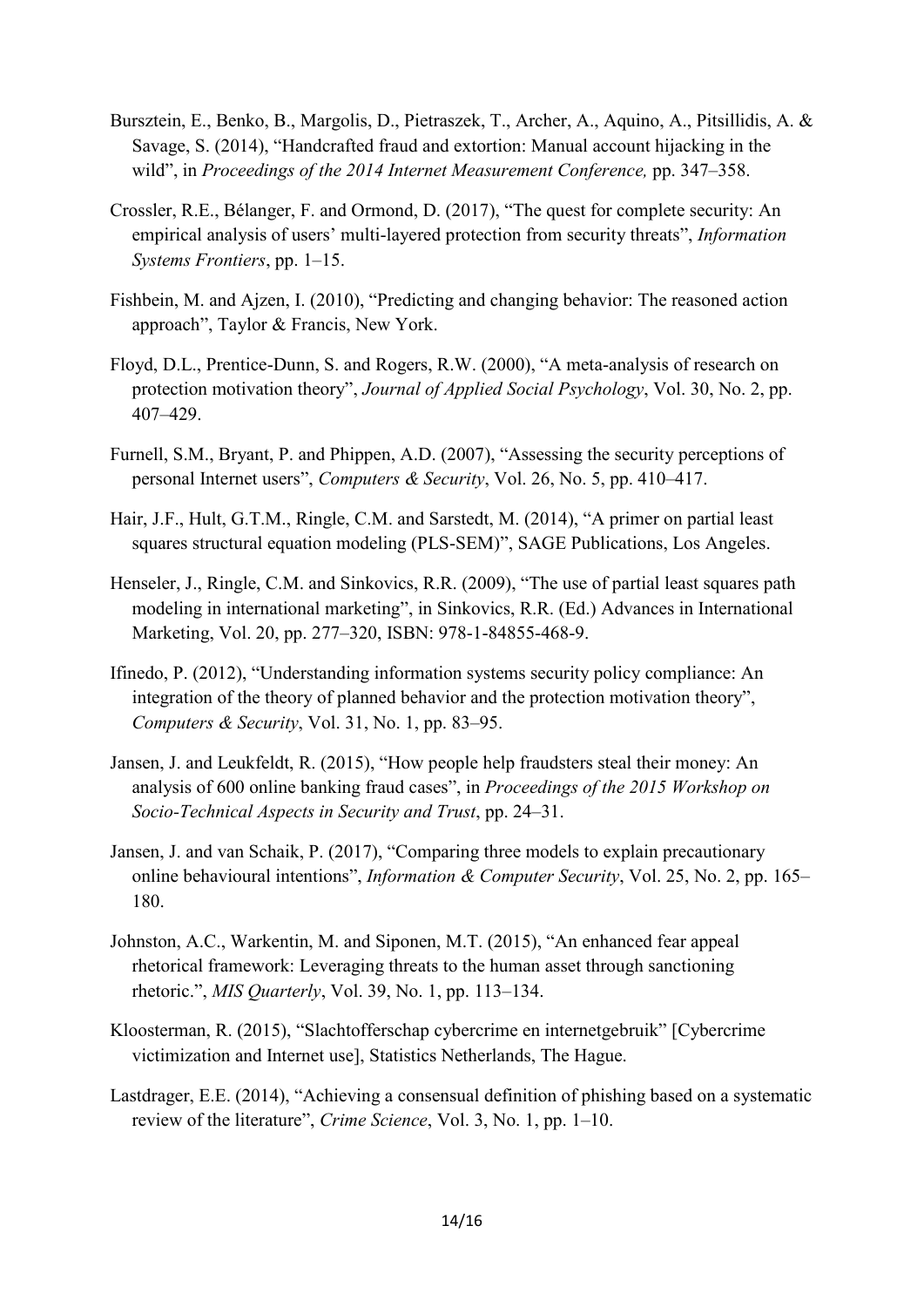- Maddux, J.E. and Rogers, R.W. (1983), "Protection motivation and self-efficacy: A revised theory of fear appeals and attitude change", *Journal of Experimental Social Psychology*, Vol. 19, No. 5, pp. 469–479.
- Milne, S., Sheeran, P. and Orbell, S. (2000), "Prediction and intervention in health-related behavior: A meta-analytic review of protection motivation theory", *Journal of Applied Social Psychology*, Vol. 30, No. 1, pp. 106–143.
- Ng, B.-Y., Kankanhalli, A. and Xu, Y.C. (2009), "Studying users' computer security behavior: A health belief perspective", *Decision Support Systems*, Vol. 46, No. 4, pp. 815– 825.
- Norberg, P.A., Horne, D.R. and Horne, D.A. (2007), "The privacy paradox: Personal information disclosure intentions versus behaviors", *Journal of Consumer Affairs*, Vol. 41, No. 1, pp. 100–126.
- Petty, R. E. & Cacioppo, J. T. (1986). "The elaboration likelihood model of persuasion", in L. Berkowitz (Ed.), Advances in Experimental Social Psychology, pp. 123–205. New York: Academic Press.
- Posey, C., Roberts, T.L. and Lowry, P.B. (2015), "The impact of organizational commitment on insiders' motivation to protect organizational information assets", *Journal of Management Information Systems*, Vol. 32, No. 4, pp. 179–214.
- Purkait, S. (2012), "Phishing counter measures and their effectiveness Literature review", *Information Management & Computer Security*, Vol. 20, No. 5, pp. 382–420.
- Ringle, C.M., Wende, S. and Will, A. (2005), "SmartPLS 2.0.M3.", Hamburg: SmartPLS. Retrieved from http://www.smartpls.com.
- Rocha Flores, W., Holm, H., Svensson, G. and Ericsson, G. (2014), "Using phishing experiments and scenario-based surveys to understand security behaviours in practice", *Information Management & Computer Security*, Vol. 22, No. 4, pp. 393–406.
- Rogers, R.W. (1975), "A protection motivation theory of fear appeals and attitude change", *The Journal of Psychology*, Vol. 91, No. 1, pp. 93–114.
- Sheeran, P., Harris, P.R. and Epton, T. (2014), "Does heightening risk appraisals change people's intentions and behavior? A meta-analysis of experimental studies.", *Psychological Bulletin*, Vol. 140, No. 2, pp. 511–543.
- Shillair, R., Cotten, S.R., Tsai, H.-Y.S., Alhabash, S., LaRose, R. and Rifon, N.J. (2015), "Online safety begins with you and me: Convincing Internet users to protect themselves", *Computers in Human Behavior*, Vol. 48, pp. 199–207.
- Wall, J.D. and Buche, M.W. (2017), "To fear or not to fear? A critical review and analysis of fear appeals in the information security context", *Communications of the Association for Information Systems*, Vol. 41, pp. 277–300.